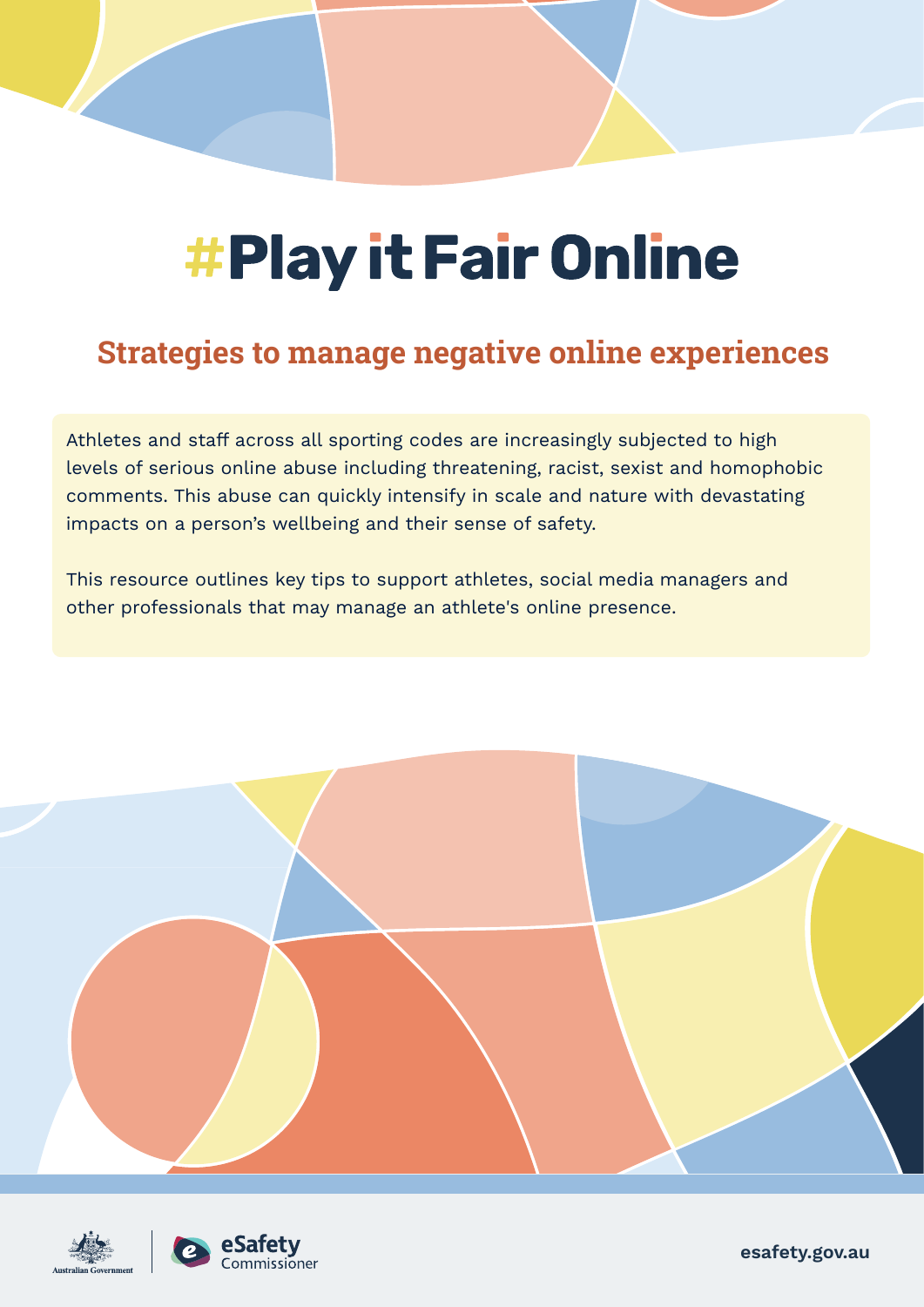# **Key strategies**

**There are a number of ways you can respond to a negative experience online. You should always do what feels right and safe for you.**



#### **Collect evidence**

It is important that you take screenshots of what's happening and record the account details such as the username or account URL.



#### **Intimate images shared without consent**

If your intimate images have been shared or threatened to be shared without your consent (image-based abuse) reach out to eSafety for help. Image-based abuse is a crime, so you may consider reporting what's happening to police.



#### **Report and block online abuse**

Abusive posts and comments are never acceptable. If you are being harassed, intimidated, humiliated or threatened, report it to the site where it is happening and block or mute the person doing it. If the platform does not help you, report serious online abuse to eSafety.



#### **Pause and reflect**

Online abuse can be overwhelming. Give yourself space and time so that you respond rather than react. Don't deplete your emotional strength and energy by giving negative online experiences more attention than they deserve.



#### **Surround yourself with supportive people**

You don't need to handle any negative online experiences on your own. Talk with family, friends, peers and mentors. Consider [professional support from a counselling service]( https://www.esafety.gov.au/about-us/counselling-support-services), if needed.

### **Maintain balance**

Online social contact can be a lifeline. But it is also important to set boundaries around how much time you are spending in front of a screen. Focus on balancing screen time with other ways of connecting and communicating. Practice self-care through exercise, good nutrition, adequate sleep and relaxation techniques.